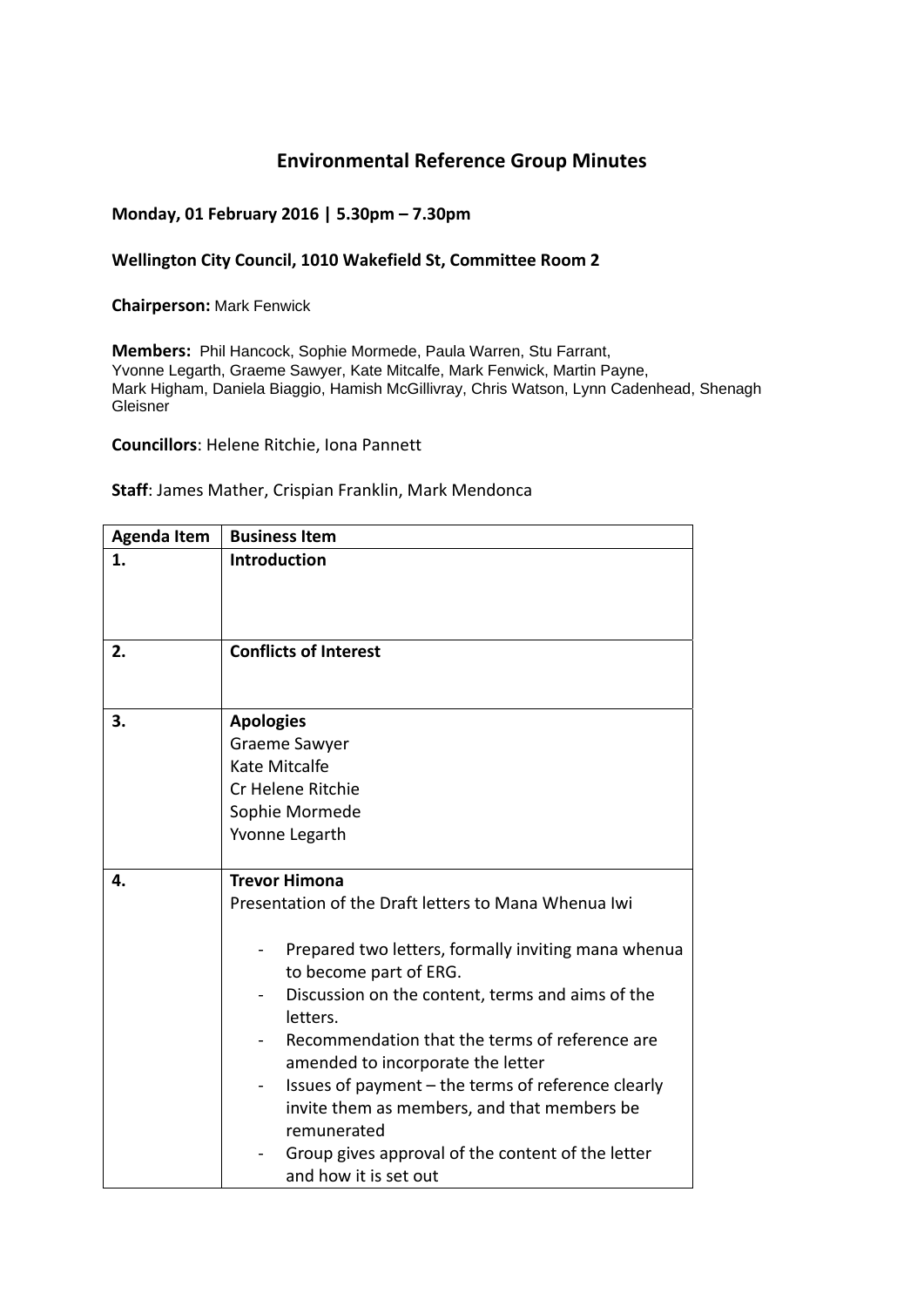|    | Both entities are aware of being invited to the ERG<br>Iwi to be present as members to discuss on all<br>matters, not just from an Iwi perspective<br>Wellington Tennis Trust have written to the CEO<br>petitioning for membership to ERG<br>Trevor to coordinate between governance, ERG and<br>the Iwi - also to send to the chair to sign off.                                                                                                                                                                                                                                                                                                                                                                                                                                                                                                                                                                                                                                                          |
|----|-------------------------------------------------------------------------------------------------------------------------------------------------------------------------------------------------------------------------------------------------------------------------------------------------------------------------------------------------------------------------------------------------------------------------------------------------------------------------------------------------------------------------------------------------------------------------------------------------------------------------------------------------------------------------------------------------------------------------------------------------------------------------------------------------------------------------------------------------------------------------------------------------------------------------------------------------------------------------------------------------------------|
| 5. | <b>Minutes of last meeting</b><br>Minutes are carried                                                                                                                                                                                                                                                                                                                                                                                                                                                                                                                                                                                                                                                                                                                                                                                                                                                                                                                                                       |
| 6. | Annual Plan - Consultation and Engagement                                                                                                                                                                                                                                                                                                                                                                                                                                                                                                                                                                                                                                                                                                                                                                                                                                                                                                                                                                   |
|    | Neil McInnes & Savaia Stevenson to present                                                                                                                                                                                                                                                                                                                                                                                                                                                                                                                                                                                                                                                                                                                                                                                                                                                                                                                                                                  |
|    | Presentation was delivered, available to members<br>on dropbox.<br>Mayor is operational lead of the Annual Plan<br>Process<br>Convention centre and Film museum were in the<br>plan, but have been bought forward in schedule.<br>Large change requires an amendment in the LTP<br>Special interest half day forums proposed<br>Topics could include: sustainability, green growth<br>and climate change<br>Feedback:<br>Forum must happen within 29 <sup>th</sup> March - 29 <sup>th</sup> April<br>Purpose/audience of the forum is a broader range<br>of persons than are normally involved in local govt<br>planning. Beginning of a dialogue<br>Submissions are still key and necessary to an oral<br>submission. These forums are part of the<br>engagement and consultation aspect. Councillors at<br>the table<br>There is a forum for each advisory group, as well as<br>Maori/arts/technology<br>Sharing overlap of topics where possible would<br>assist in greater participation and engagement |
| 7. | <b>Matters Arising</b>                                                                                                                                                                                                                                                                                                                                                                                                                                                                                                                                                                                                                                                                                                                                                                                                                                                                                                                                                                                      |
| 8. | <b>Mike Mendonca</b>                                                                                                                                                                                                                                                                                                                                                                                                                                                                                                                                                                                                                                                                                                                                                                                                                                                                                                                                                                                        |
|    | Chief resilience officer                                                                                                                                                                                                                                                                                                                                                                                                                                                                                                                                                                                                                                                                                                                                                                                                                                                                                                                                                                                    |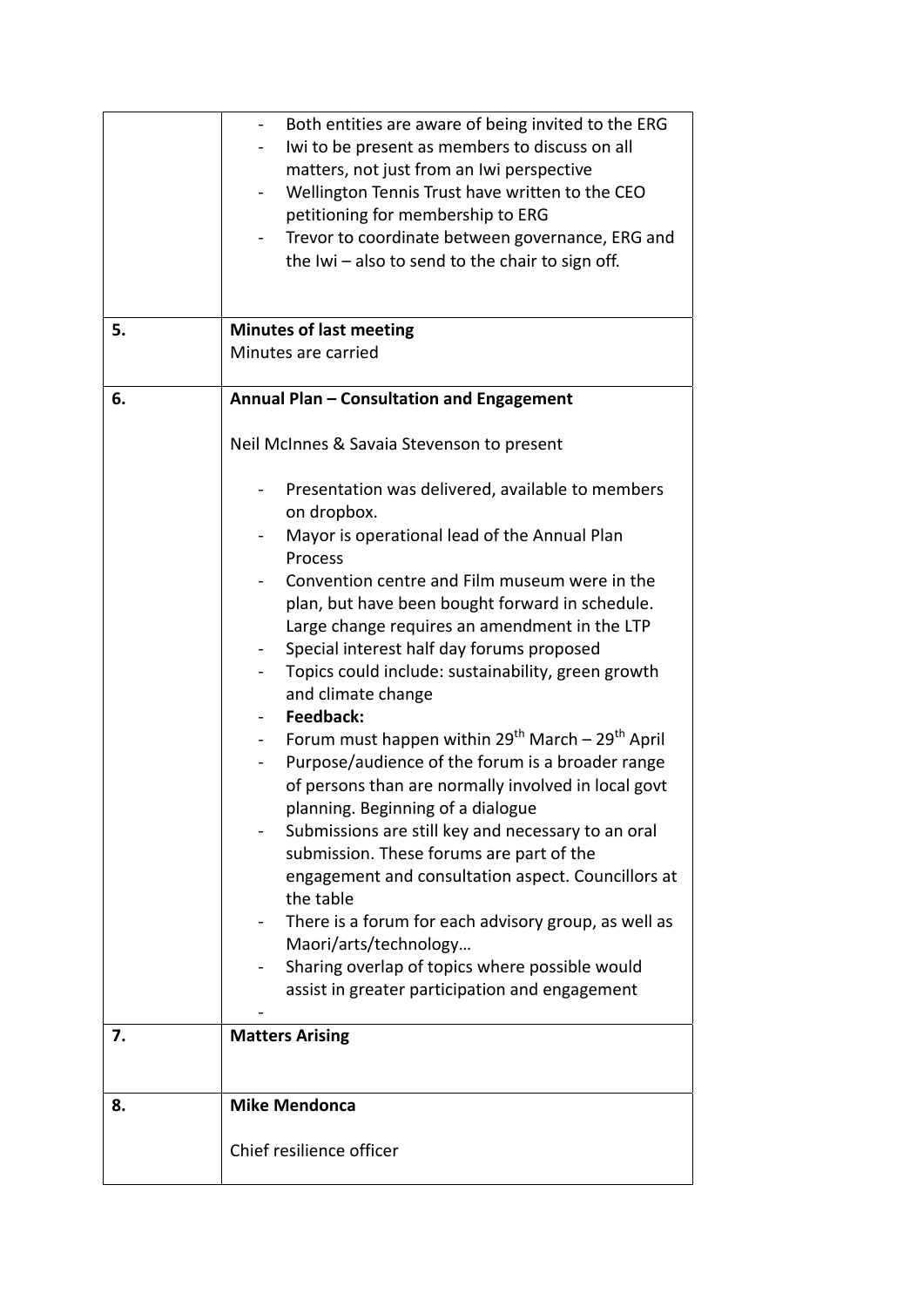|    | Discussion of the 100 resilient cities project                    |
|----|-------------------------------------------------------------------|
|    | Presentation covered is available to members on                   |
|    | dropbox                                                           |
|    | Strategy for resilience must be developed, ERG are                |
|    | invited to be involved                                            |
|    | Rockefeller to assist with tools/funding                          |
|    | Existing cities are keen to share knowledge                       |
|    | Earthquakes are also being looked at<br>$\blacksquare$            |
|    | General Principals of how to view issues; existing                |
|    | thought is quite narrow.                                          |
|    | Currently issues with multi-benefit projects and                  |
|    | conceptions, doesn't fit existing discussion                      |
|    | frameworks                                                        |
|    | Resilience lessons from ChCh not necessarily                      |
|    | applied in Wellington                                             |
|    | Wellingtons plan will link into the LTP                           |
| 9. | <b>Trade Waste Bylaw discussion</b>                               |
|    | Kristin Aitken and Gordon George to present                       |
|    |                                                                   |
|    | Presentation is available on dropbox for members                  |
|    | Trade waste currently requires resource consent<br>۰              |
|    | Submissions on the bylaw close on the 26 <sup>th</sup> February   |
|    | Consents are held by the party who discharges the                 |
|    | waste (commonly the occupier)                                     |
|    | Transfer of consents are possible if the activity                 |
|    | status doesn't change                                             |
|    | Existing bylaw was produced before best practice                  |
|    | was established.                                                  |
|    | Key changes to bylaw; purpose and scope expanded                  |
|    | to capture promotion of cleaner production; risk                  |
|    | based approach – compliance payback as a                          |
|    | principal; tweaking the classes of trade waste;                   |
|    | provide option of trade waste agreements;                         |
|    | Bylaw to be brought into line with the 2004 Model                 |
|    | <b>Bylaw</b>                                                      |
|    | Improved environmental outcomes                                   |
|    | Hearings will be held if necessary on the bylaw<br>$\blacksquare$ |
|    | proposed amendments/changes                                       |
|    | Permitted trade waste: looking at determining this                |
|    | by volume threshold (max 100L per day).                           |
|    | Hairdressers would be considered for this category.               |
|    | Discharge also needs to fit acceptable                            |
|    | characteristics.                                                  |
|    | Nobody meets the 600 ratio currently used. 1000 is                |
|    | seen as norm, much higher chance of compliance                    |
|    | Mercury is being increased from 5mg to 50. The                    |
|    | Australian limit is higher. Better way to treat is to             |